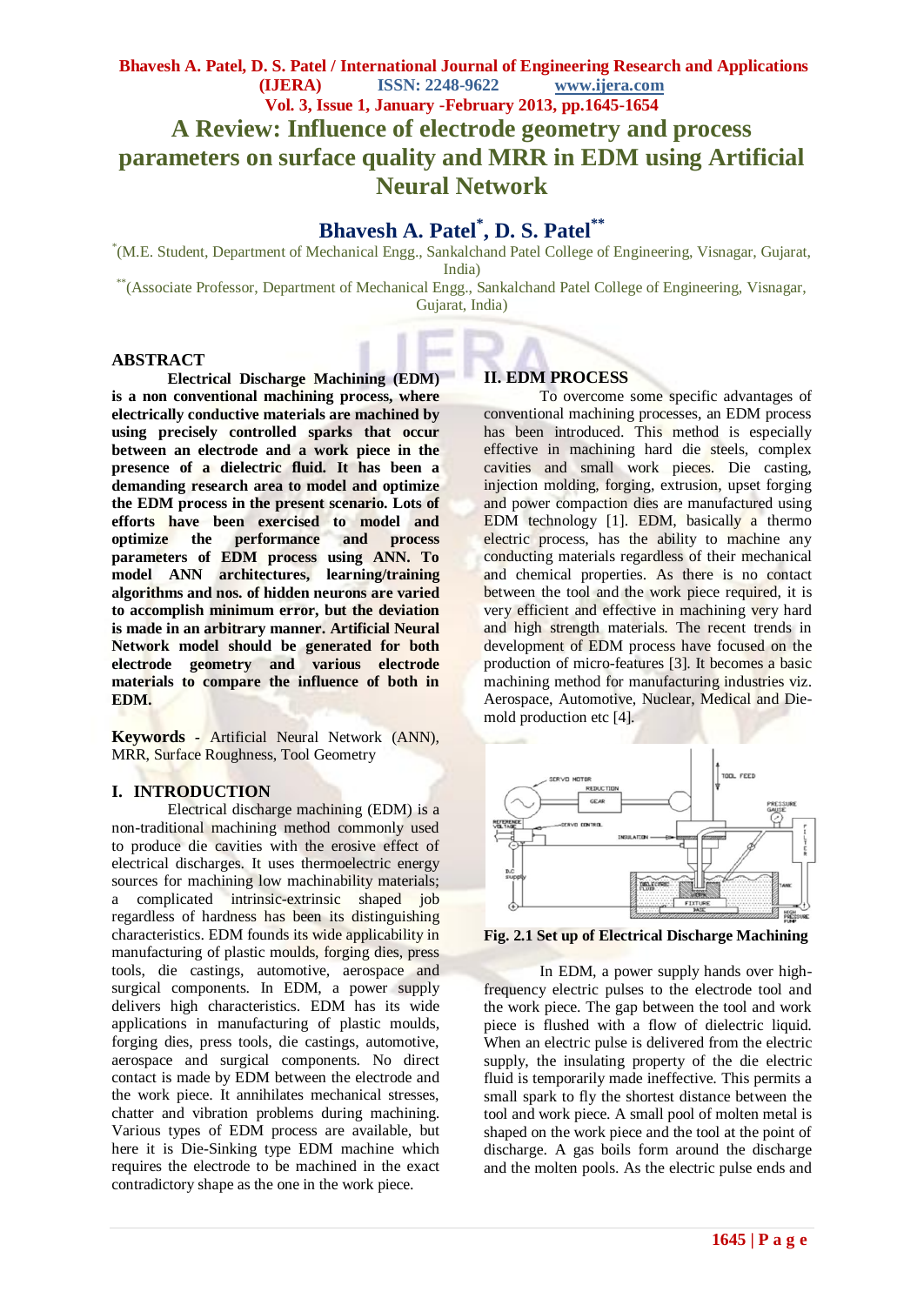the discharge disappears, the gas boil collapses. The wave of cool dielectric causes the molten metal to be ejected from the work piece and the tool, leaving small craters. This action is repeated no. of times each second during EDM processing. This removes material from the work piece in a shape corresponding to that of the tool [2].

Electrical discharge machining (EDM) processes are now gaining in popularity, since many complex 3D shapes can be machined using a simple shaped tool electrode. Depending on the kind of material used and other requirements, positive or negative polarity can be applied. When gap width between the tool and the electrode achieves the maximum sparking gap width, a micro-conductive ionized path appears and the electric spark occurs achieving temperatures up to 15,000 or 20*,*000°C [18].

Owing to the complex nature of the process involving physics of the EDM spark (plasma), it is difficult to observe the process experimentally and quantify the mechanism of material removal [17].



#### **Fig. 2.2 Scheme of EDM Equipment**

#### **III. ELECTRODE GEOMETRY**

To nurture the scope of further improvements in the process, the literature study works as a guide to run this analysis.

**Kamlesh V. Dave et. al [1]** reported that the tool electrode in EDM process is the means of providing electrical energy to the work piece. The contribution of Tool Geometry was found a significant factor on the Surface Roughness and Material Removal Rate (MRR). Copper was used as an electrode tool having different geometries such as Round, Square, Rectangle and Triangle. The work was carried out on AISI H13 Steel work piece.





#### **Fig. 3.1 Practically processed specimens.**

Fig. 3.1 shows the processed specimen of  $\varnothing$  50 mm round bar of 6 mm thickness on which four geometry of tool electrode is grooved of 2 mm depth.





**Fig. 3.2 Comparison of MRR and SR with current intensity at different tool geometry**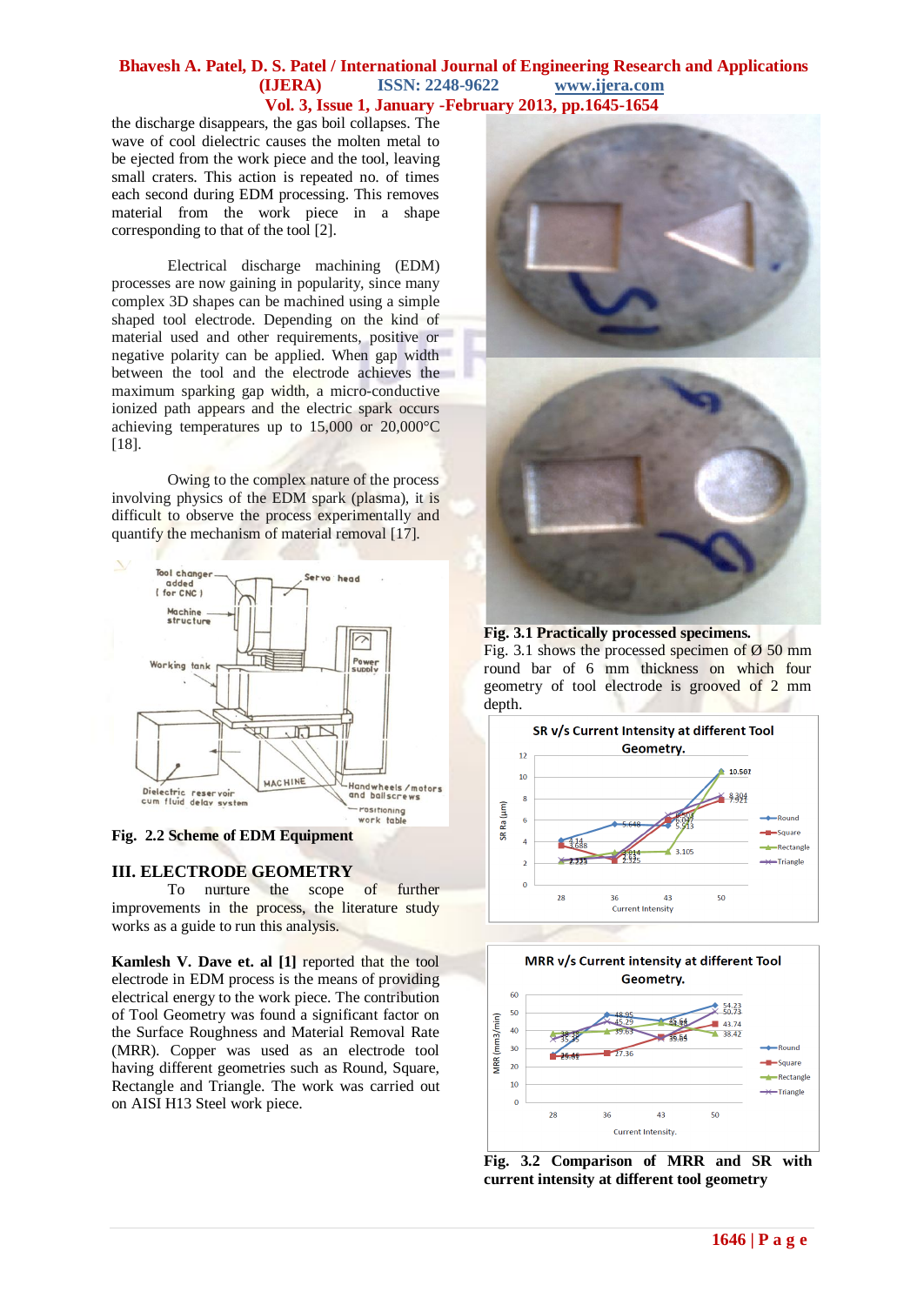Figure 3.2 shows that as current intensity increases, the MRR increases and so the Surface Quality decreases. Both the graphs show a same result that is the basic rule. But for current intensity 36 the results are different and the MRR is good and Surface Quality also good for Triangle and Rectangle Geometry.



**Fig. 3.3 Comparison of MRR and SR with pulse off time at different pulse on time**

Fig. 3.3 shows that as the pulse on time and pulse off time difference increases the MRR and SR both give negative results that MRR decreases and SR increases. But as they come nearer to each other both the output parameter showing good results.

As per the S/N ratio and ANOVA the percentage contribution of the tool Geometry varies from 10% to 20% which shows that the geometry change improve MRR and SR up to certain extent.

**Kamlesh V. Dave et. al [2]** reported that designing and re-shaping of electrodes for each feature are time consuming and large number of electrodes are required. So to increase the productivity, quality and flexibility unvarying simple electrode shapes must be analyzed. Tool geometry is not the most significant factor that affects the performance measures the most but it is a significant factor that affects the performance measures. The Rectangle Geometry at 43 A current gives good results for both the performance measures.

**B. B. Pradhan et. al [3]** presents the attempts to optimize micro-EDM process parameters for machining Ti-6Al-4V super alloy which is possessing high strength, low weight, and outstanding corrosion

resistance having applications in aerospace, automobile, chemical plant, power generation, oil and gas extraction, surgical instruments, and other major

industries. High melting point of the tool material is required for machining difficult-to-cut materials. Out of copper, brass, and tungsten tools, the brass electrodes of 500 μm were used due to their high tensile stress compared to pure copper tools.

i **M. Kiyak et. al [4]** studied that the EDM of 40CrMnNiMo864 tool steel on AISI P20 steel work piece provided important quantitative results for obtaining possible high surface finish quality and machining outputs. Increasing wear on electrode surface is unavoidable during EDM process which increases work piece surface roughness due to wear rate on electrode caused by pulsed current density.

**Debabrata Mandal et. al [5]** worked on EDM of C40 Steel with a copper (electrolytic grade) of cylindrical shape with a diameter of 12mm.

Ali Ozgedik et. al [6] presented that the tool wear problem is very critical in EDM since the tool shape degeneration directly affects the final shape of the die cavity. 1040 steel was used for the work piece. Tools were prepared by cutting round electrolytic copper rods of 22 mm diameter at 31*.*5mm length. The tools were then turned down to 20 mm diameter. For easier and even flushing purposes, a 4 mm diameter hole was drilled through the centre of the tool. The densities of the electrolytic copper tool and 1040 steel work piece specimens used in the experiments were 8*.*9 g/cm3 and 9 g*/*cm3, respectively.

**Cao Fenggou et. al [7]** reported that electrode zoom value has a major role to play with EDM, so that the discharge gap corresponding to the rough machining current peak value should not be less than the electrode zoom value. The experiment was carried out on the work piece S136 with an electrode of Ø 9.56 mm red copper rod.

**Shing, S. et. al [8]** performed the electric discharge machining of En-31 tool steel hardened and tempered to 55 HRc as a work piece with cylindrical copper, copper tungsten, brass and aluminium electrodes by varying the pulsed current at reverse polarity. Surface roughness depends on electrode material. The pulsed discharge current was applied in various steps in positive mode with four different electrode materials. The copper and aluminium electrodes achieve the best MRR with the increase in discharge current, followed by copper–tungsten electrode. Brass does not show significant increase in MRR with the increase in discharge current.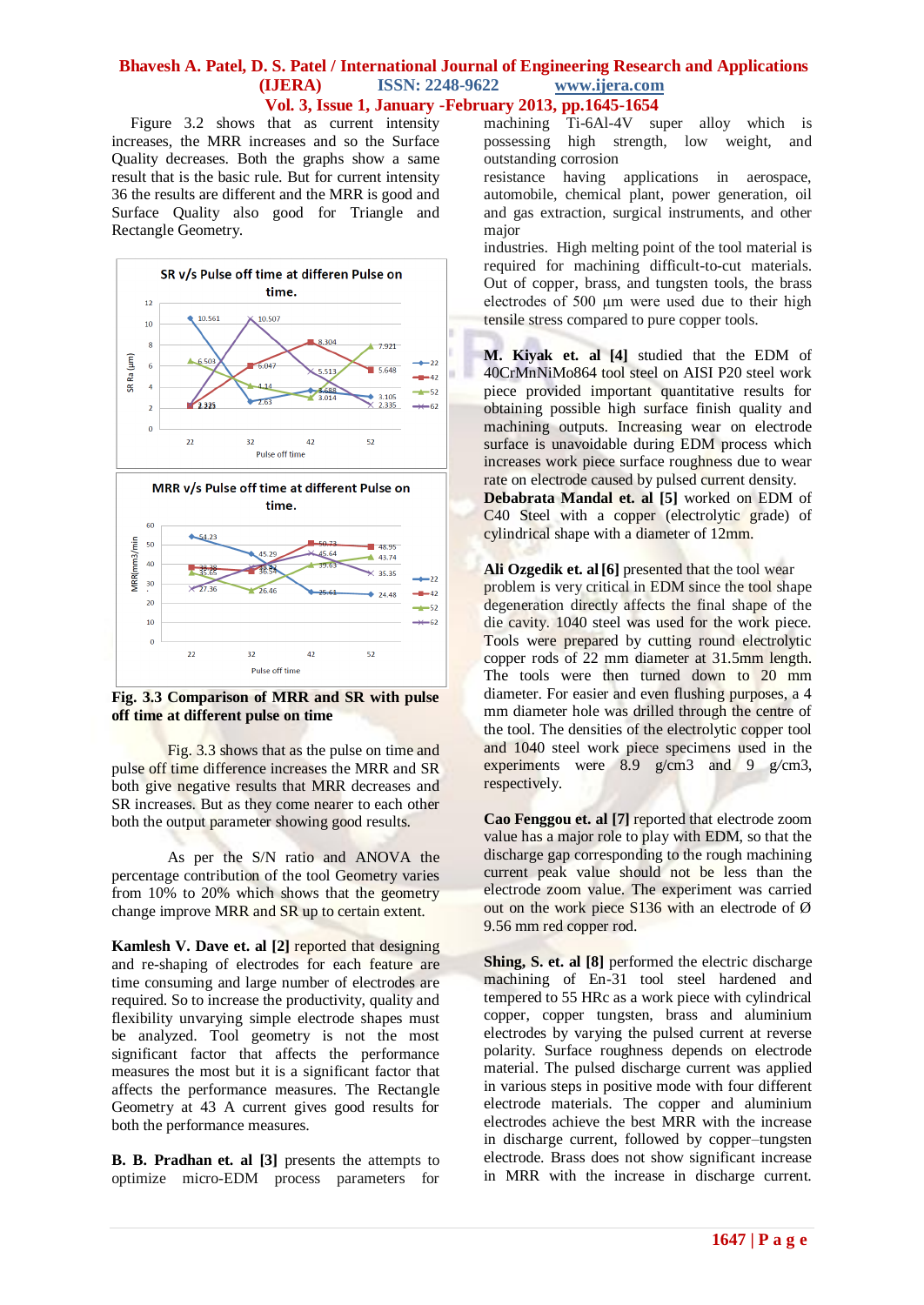Copper gives the best MRR on En-31 work material. Brass electrode could not have effective machining rate and the mirror-shape of the tool electrode was found to be coated with a thin layer of the tool material. They concluded that for the En-31 work material, copper and aluminium electrodes offer higher MRR. Copper and copper–tungsten electrodes offer comparatively low electrode wear whereas aluminium electrode shows good results while brass wears the most. Cu and Al electrodes produce comparatively high surface roughness at high values of currents. Copper–tungsten electrode offers comparatively low surface roughness at high discharge currents giving good surface finish. Copper is comparatively a better electrode materials having better surface finish, low diametric overcut, high MRR and less electrode wear for En-31 work material and aluminium is next to copper in performance, and may be favored where surface finish is not essential.

**H. Juhr et. al [10]** reported that the cost of producing electrodes for the SEDM process is important, because electrodes wear out, and in most cases, several electrodes are required. The necessary number of tool electrodes is thereby a cost factor.

**Angelos P. Markopoulos et. al [12]** showed that the electrolytic copper of a rectangular work area  $40\times22$  mm<sup>2</sup> was used for tool electrode of positive polarity on the work pieces of St 37, C 45, 100Cr6, Mic/al 1 and DP 1.

**S. Assarzadeh et. al [13]** reported that the BD3 steel and commercial copper were used as the work piece and tool electrode materials respectively. The bottom surface of the electrode is flat and parallel to the work piece surface. Also, the diameter of the cylindrical electrode was equal to the diameter of the round bar work piece of 12 mm.

**Kesheng Wang et. al [14]** suggested that the test was done on graphite electrode (size  $2.9 \times 9.8$  mm) with nickel-base alloy work piece using an AGIE INNOVATION EDM machine.

**G. Krishna Mohana Rao et. al [15]** accounted that the experiments were carried out on Ti6Al4V, HE15, 15CDV6 and M-250 by varying the peak current and voltage and the corresponding values of hardness with use of copper tool electrode.

**S. N. Joshi et. al [16]** conducted the experiments on AISI P20 mold steel with use of Copper electrode and tried out an integrated approach to obtain the expected optimum performance of the EDM process.

**S. N. Joshi et. al [17]** described that work material AISI W1 tool steel was with an electrode material of graphite.

**Narcis Pellicer et. al [18]** reported that the experiment was carried out in H13 steel using different geometries of electrolytic copper electrodes such as square, triangle, circle and rectangle due to their simplicity and to their different machining contact area. The groove of 3 mm width and 1 mm depth was used as experimental target feature. They found the great impact of the tool geometry on the final feature accuracy and target width of 3 mm is nearly achieved by square electrodes and, in second

term, by round and rectangle electrodes. Triangle electrodes do not do well and are not useful for complex geometries machining. Square and rectangle electrodes present better radial and axial wear ratios so, they are the best option for flexible tool electrode shape design.

#### **IV. PROCESS PARAMETERS**

**Kamlesh V. Dave et. al [1]** reported that when current intensity increases, the MRR increases and so the Surface Quality decreases. But for current intensity 36 the results are different and the MRR is good and Surface Quality also good for Triangle and Rectangle Geometry [Fig. 3.2]. They also described that as the pulse on time and pulse off time difference increases the MRR and SR both give negative results that MRR decreases and SR increases. But as they come nearer to each other, both the output parameters show good results [Fig. 3.3]. Gap Voltage, Current Intensity, Pulse on time, pulse off time are influential parameters to the common performance measures like MRR and Surface roughness. The rank was provided that which parameter affects the most to the least. For Surface roughness it is 1. Current intensity 2. Tool Geometry .3.Pulse off time 4. Pulse on time 5. Gap voltage and for MRR it is 1. Current Intensity 2. Pulse on time 3.Tool Geometry. 4. Pulse off time 5. Gap Voltage. The Rectangle Geometry at 43 A current gives good results for both the performance measures. Also, Pulse on time and Pulse off time range affect the MRR and SR. At  $P_{ON}=22$  &  $P_{OFF}$ =22 hold good results but at  $P_{ON}$ =22 &  $P_{OFF}$ =62 the results are not friendly.

**Kamlesh V. Dave et. al [2]** accounted that to determine influential parameters for EDM groove machining, 24 experiments have been carried out based on Taguchi Orthogonal Array  $OA_{16}(4^5)$  has been chosen in order to have representative data. The Taguchi method aims to find an optimal combination of parameters that have the smallest variance in performance. They concluded that pvalue for B is less than others, so current intensity is the most significant factor.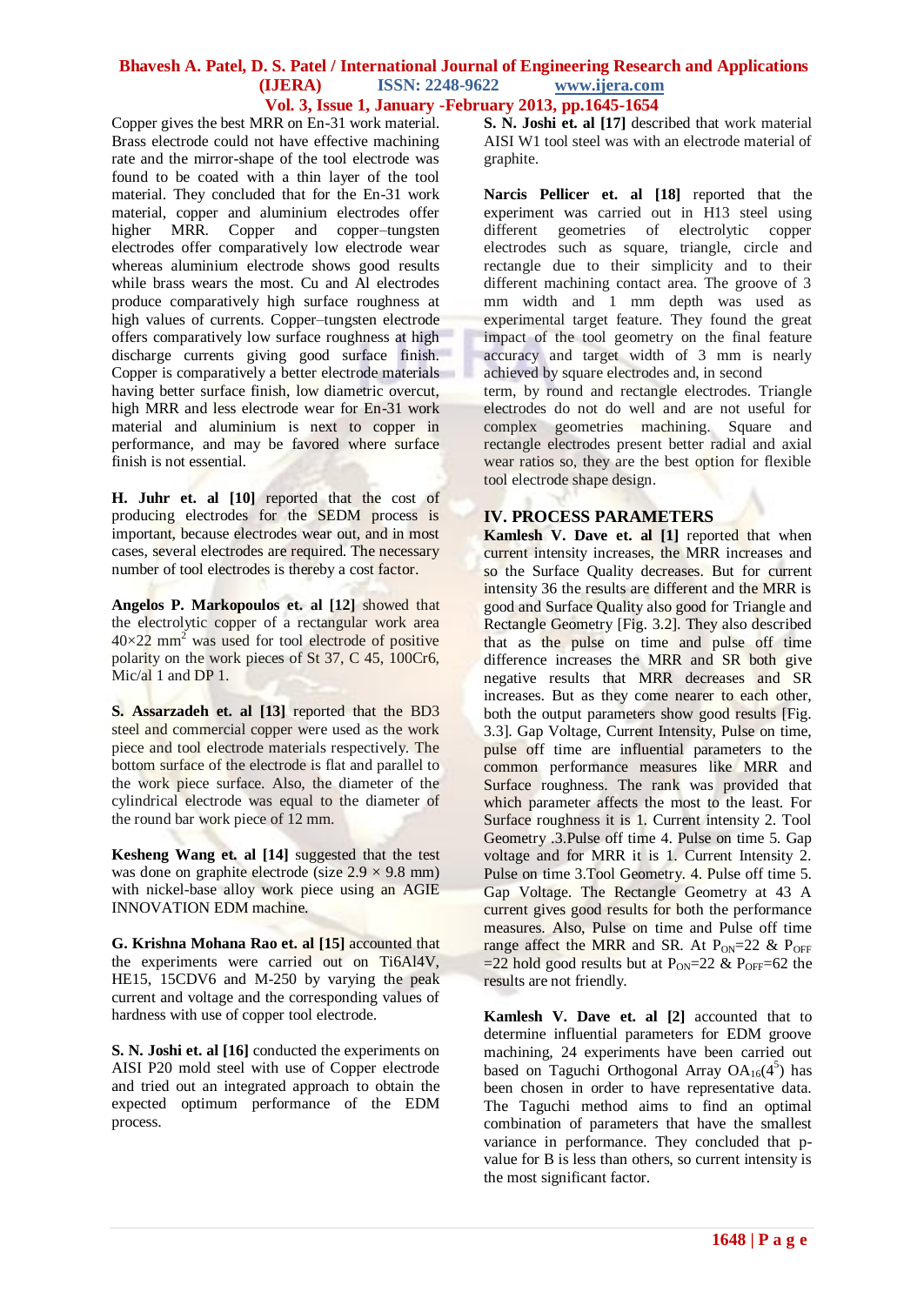**B. B. Pradhan et. al [3]** described that positive polarity i.e., work piece '+ve' and tool '-ve' was used during micro-EDM experimentation as tool wear is less in this case due to low sparking energy distribution at the cathode, i.e., tool as compared to reverse polarity and this helps in improving the micro-machining accuracy. Peak current (Ip), pulseon-time (Ton), dielectric jet flushing pressure (Pr), and duty ratio (t) were considered as varying parameters by keeping other machining parameters constant. They took (i) Peak current (amp): 0.5 to 1.5, (ii) pulse-on-time: 1 to 20  $\mu$ s, (iii) Duty factor (%): 60 to 90, (iv) Flushing pressure  $\frac{\text{kg/cm}^2}{\text{m}^2}$ : 0.1 to 0.5. The dielectric used was kerosene so as to use conventional EDM machine. The experimental scheme has been designed based on L9 orthogonal array of Taguchi technique, which has nine rows corresponding to nine experimental runs with eight degrees of freedom on the basis of four input factors, i.e., peak current (Ip), pulse-on-time (Ton), flushing pressure (Pr), and duty factor (t), each factor having three levels. It is observed that there are weak effects of dielectric flushing pressure and duty factor on MRR.



**Fig. 4.1 Optical view of end of the tool after**  machining at a) 1.5 A, 1 μs, 0.5 kg/cm<sup>2</sup>, 80%, b) **1.5 A, 20 μs, 0.3 kg/cm<sup>2</sup> , 60%**

They observed that Ton, the most influencing factor, has the maximum percentage of contribution on MRR, OC, and taper whereas peak current,  $I_p$  has the maximum percentage of contribution on TWR during micro-drilling of titanium alloy by EDM. Metal removal rate and tool-wear rate are found to increase with the increase in peak current due to higher discharge energy at higher value of  $I_p$ . Also MRR and TWR are found to increase when Ton increases from 1 to 10 μs but with further increase in Ton, MRR decreases. Flushing pressure and duty factor have no significant effect on both MRR and TWR. Overcut of the machined micro-hole is affected by the peak current and on time and increased with increase in  $I_p$ and Ton.

**M. Kiyak et. al [4]** studied that EDM-work piece material interaction is influenced by many process parameters and considered highly non-linear process. They concluded that Surface roughness increased with increasing pulsed current and pulse time. Low current and pulse time with high pulse pause time produced minimum surface roughness. High pulsed current and pulse time provide low surface finish quality. However, this combination would increase material removal rate and reduce machining cost. So, this combination should be used for rough machining step of EDM process. Rough and finish machining steps require different level of machine power. For rough EDM application, the machine power should be one fourth of the produced power with 16A of current, 6s of pulse time and 3s of pulse pause time. Finish machining should be carried out at one-half level of power at 8A of current and 6s of pulse time and 3 s of pulse pause time. Surface roughness of machined work piece would increase when surface quality of electrode decreases due to pulsed current density. For the same pulse pause time, the trends of surface roughness on the work piece and electrode are similar. Thus, there will be a relation between wear on electrode and increase of surface roughness from work piece with a view of surface quality.

**Debabrata Mandal et. al [5]** reported that as current decreases, MRR and TWR decreases but at that point of time  $T_{ON}$  decreases and  $T_{OFF}$  increases.

**Ali Ozgedik et. al [6]** found experimentally that increasing discharge current increases the work piece removal rate, tool wear rate, relative wear, front-surface wear rate and average surface roughness. The front-surface inclination angle increases with discharge current and decreases slightly for high settings of current. Inner and outer edge-wear radii increase rapidly against increasing discharge current.

The work piece removal rate increases with increasing pulse duration. The increase in tool wear rate with the increasing pulse duration is evident up to 50 μs. Further increase in pulse duration reduces the tool wear rate. The relative wear decreases with increasing pulse duration since the work piece removal rate increases at a faster rate than the tool wear rate. Work piece average surface roughness increases with increasing pulse duration due to the larger craters formed on the surface. Increasing pulse duration leads to an increase in the tool frontsurface wear rate and front surface inclination angle, and it leads to a decrease in the outer and inner edge-wear radii. The best surface quality is obtained in injection flushing. The high front-surface wear rates are observed in injection flushing while the low values are obtained in the static condition.

**Cao Fenggou et. al [7]** presents a method that can be used to automatically determine the optimal nos. of hidden neuron and optimize the relation between process and response parameters of EDM process using GA and BP learning algorithm based ANN modeling. The ANN modeling was implemented to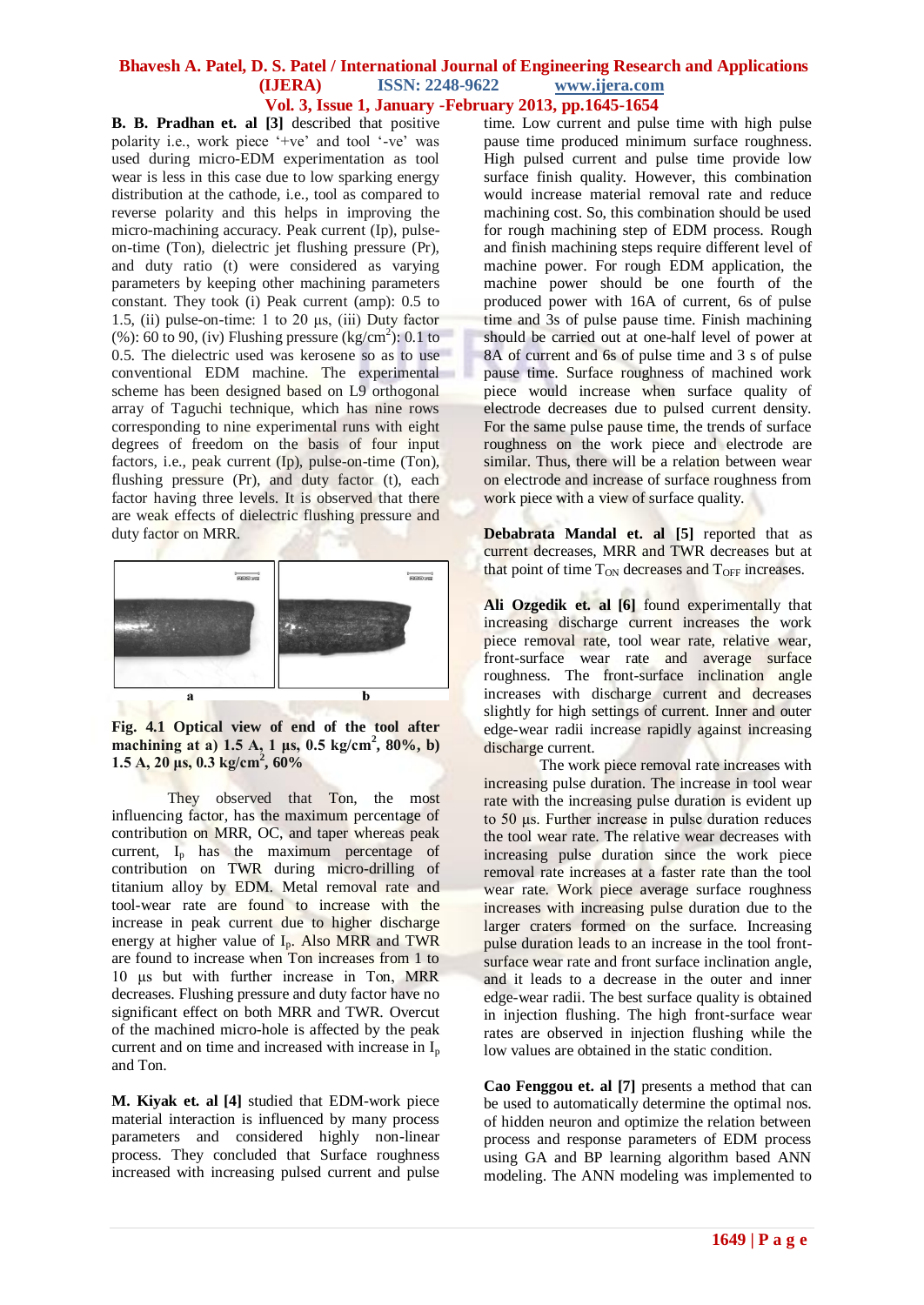establish relation between EDM process parameters such as current peak value (A), pulse width on  $(\mu s)$ ,processing depth (mm) with the response parameters

SR ( $\mu$ m), TWR(%), electrode zoom value ( $\mu$ m) and finish depth(mm). Good processing speed can be achieved under the premise of guaranteeing processing accuracy.

**Shing, S. et. al [8]** accounted that the copper and aluminum electrodes achieve the best MRR with the increase in discharge current, followed by copper– tungsten electrode. Brass does not point out significant increase in MRR with the increase in discharge current. Copper gives the best MRR on En-31 work material. The increase in MRR with the increase in discharge current is due to the fact that the spark discharge energy is increased to facilitate the action of melting and vaporization, and advancing the large impulsive force in the spark gap, thereby increasing the MRR. Copper electrode shows the most consistent overcut with the increase in current. Aluminium is also the best electrode material that shows low diametric overcut. Copper– tungsten and brass gave poor dimensional accuracy by resulting in higher diametric overcut. The diametric overcut is low due to the fact that at low current with reverse polarity, erosion is less. As spark energy is low at low current, the crater formed on the work material is small in depth and hence results in good dimensional accuracy. . Brass and aluminium show a considerable increase in the electrode wear with the increase in the discharge current. The EDMing has been done with reverse polarity, where the electrons strike the tool electrode surface liberating greater energy at this surface, and an electrode material with higher melting point wears less. Copper–tungsten gives low values of surface roughness at high discharge currents on En-31. It is also seen that copper and aluminium electrode results in poor machined surface at high currents due to the fact that higher MRR of Cu and Al metal electrodes is accompanied by larger and deeper craters, resulting in a greater surface roughness.

**H. Juhr et. al [10]** reported that for developing the continuous parameter generation technology the input parameters such as pulse current, discharge duration and duty cycle and response parameters as removal rate, wear ratio and arithmetic mean roughness were considered. In order to find levels of the pulse current  $I<sub>e</sub>$  for the main experiments, the procedure is analogue, but in this case, the pulse current  $I_e$  is orthogonal projected onto the axis z.

**Angelos P. Markopoulos et. al [12]** showed that the process parameter to the ANN model were work piece material, pulse current and pulse duration at 3,4 and 4 levels respectively.

**S. Assarzadeh et. al [13]** reported that the current (I), period of pulses (T), and source voltage (V) were selected at 6, 4 and 4 levels respectively as network process parameters.

**Kesheng Wang et. al [14]** accounted that The surface roughness agrees with accepted trends indicating that good surface quality can be achieved for short on-time with low peak current (e.g. 10 A), hence with loss of productivity.

**G. Krishna Mohana Rao et. al [15]** presents the effects of current, voltage, machining time and type of material on hardness. Kerosene was used as dielectric medium. Current is the most influencing factor for surface roughness. From the sensitivity analysis it is concluded that type of material is having highest influence on all performance measures.

**S. N. Joshi et. al [16]** described that The recommended optimal values of process conditions are: discharge current of about 32 A, discharge duration 400 µs and duty cycle 80% for roughing operation. The intelligent process modeling and optimization approach developed in this work will provide a very effective tool to a process engineer to choose optimum process parameters for enhancing the productivity and finishing capability of the EDM process.

**S. N. Joshi et. al [17]** concluded that a multilayered feed-forward neural network with leaning algorithms such as gradient descent (GD), GD with momentum (GDA), Levenberg – Marquardt (LM), conjugate gradient (CG), scaled conjugate gradient (SCG) were employed to establish relation between input process conditions (discharge power, spark on time, and duty factor) and the process responses (crater geometry, material removal rate, and tool wear rate) for various work tool work materials. Important process parameters were identified and their effects on performance parameters were extensively studied.

**Narcis Pellicer et. al [18]** presented the influence of the main EDM process parameters and different tool geometries on basic process performance measures. A set of designed experiments with varying parameters such as pulsed current, open voltage, pulse time and pulse pause time are carried out in H13 steel using different geometries of copper electrodes. Results help to select appropriate EDM process parameters to machine parts depending on product requirements. Influence of different process parameters (pulse current, open voltage, pulse time and pulse pause time) as well as tool electrode shape on several performance measures (MRR, surface roughness, depth, width, slope, and DVEE) has been analyzed for copper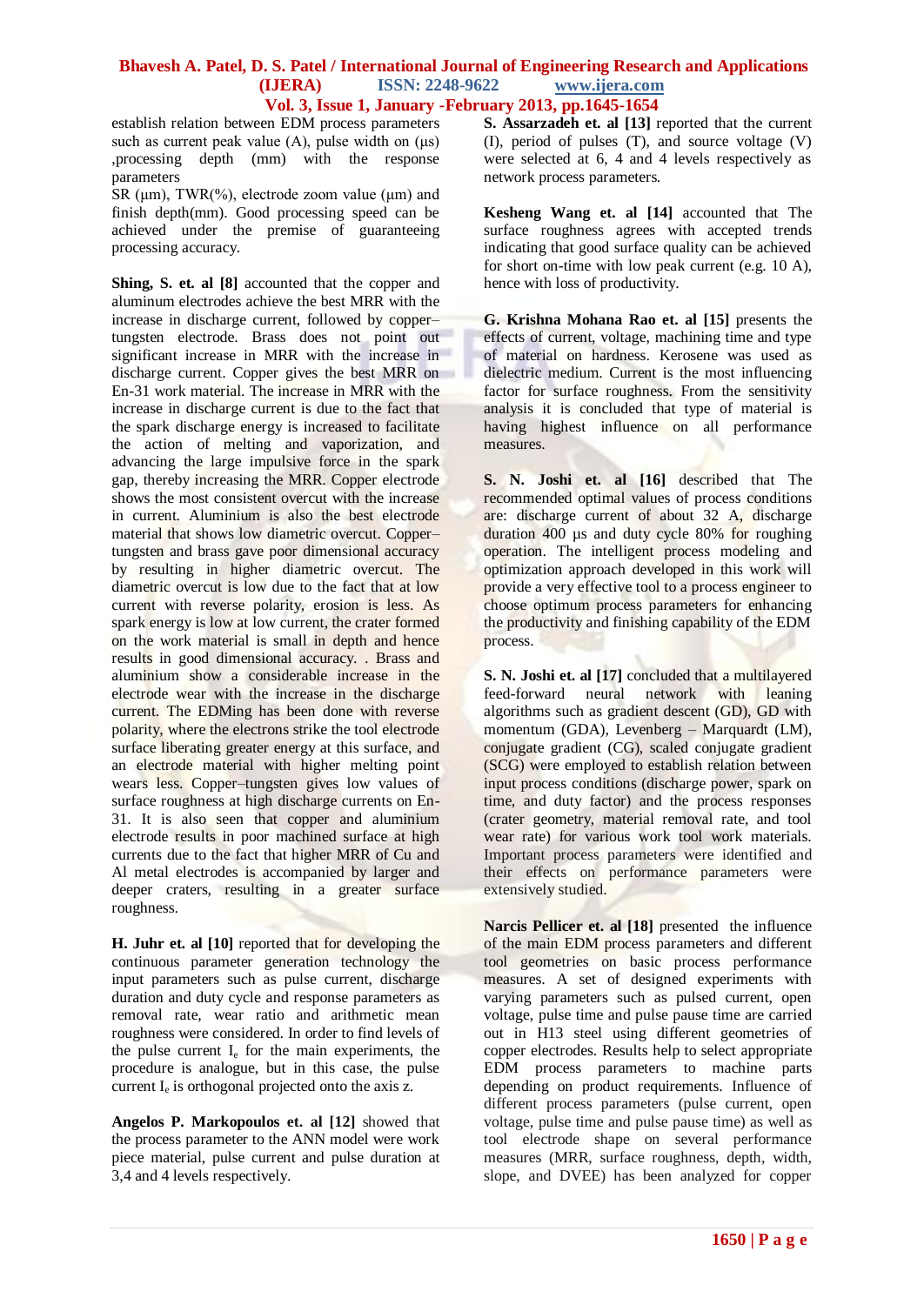electrode and AISI H13 steel work piece in sinking type EDM process using statistical tools. They concluded that the MRR and surface roughness increase with discharge current. Pulse-off variation affects MRR, but its behavior is not lineal due to the interactions with other process parameters.

#### **V. ARTIFICIAL NEURAL NETWORK (ANN)**

**Debabrata Mandal et. al [5]** presents the attempts to model and optimize the complex electrical discharge machining (EDM) process using soft computing techniques. Artificial neural network (ANN) with back propagation algorithm is used to model the process. A multi-objective optimization method, non-dominating sorting genetic algorithm-II is used to optimize the process. Experiments have been carried out over a wide range of machining conditions for training and verification of the model. Testing results demonstrate that the model is suitable for predicting the response parameters.



Neural network architecture of two hidden layers with three inputs and two outputs has been used to model the process, as shown in Fig. 5.1. AMSE is the least corresponding to momentum coefficient equals to 0.6 and it is taken as an optimal value. To find out the suitable architecture of the network for the above problem different architectures have been studied. The model with 3- 10-10-2 architecture is found the most suitable for the task under consideration with learning rate as 0.6 and momentum co-efficient as 0.6. Out of 78 screened patterns, 69 have been used for training, and 9 have been used for testing of prediction capability of the model. The maximum, minimum and mean prediction errors for this network are 9.47, 0.0137 and 3.06%, respectively. Mean prediction error has been calculated by taking the average of all the individual errors, for all the testing patterns. They just concluded that the MRR and tool wear have been measured for each setting of current, pulse on time and pulse off time. An ANN model has been trained within the experimental data. Various ANN architecture have been studied, and 3- 10-10-2 is found to be the best architecture, with learning rate and momentum coefficient as 0.6, having mean prediction error is as low as 3.06%. The MRR and tool wear have been optimized using a multi-objective optimization method, nondominating sorting genetic algorithm-II.

**Cao Fenggou et. al [7]** present a method that can be used to automatically determine the optimal nos. of hidden neuron and optimize the relation between process and response parameters of EDM process using GA and BP learning algorithm based ANN modelling. The ANN modeling was implemented to establish relation between EDM process parameters such as current peak value(A), pulse width on( $\mu$ s) ,processing depth (mm) with the response parameters

SR(um), TWR(%), electrode zoom  $value(\mu m)$  and finish depth(mm). A three layer feed forward neural architecture was used to implement the ANN modeling in EDM process. The number of neurons at the middle layer was determined by GA and node deleting network structure optimization method. GA combined with node deleting network structure optimization method was implemented to find out the global optimal solution, since it is hard for GA based optimization method to find out the local optimal solution, a BP algorithm was finally implemented to converge on the global optimum solution. AS GA converged to global optimal solution quickly the training time is reduced now and as in the second phase BP algorithm was implemented the local optimal solution problem also solved now. Finally they concluded 8 nos. of hidden neuron were found to be optimal for ANN modeling with a desired processing precision and efficiency.





**Kuo-Ming Tsai et. al [9]** took six neural networks and a neuro-fuzzy network model for modeling material removal rate (MRR) in EDM process and analyzed based on pertinent machine process parameters. The networks, namely the LOGMLP, the TANMLP, the RBFN, the Error TANMLP, the Adaptive TANMLP, the Adaptive RBFN, and the ANFIS have been trained and compared under the same experimental conditions for two different materials considering the change of polarity. The various neural network architectures that were used here for modeling were trained with the same Gradient descent learning algorithm. For comparisons among the various models various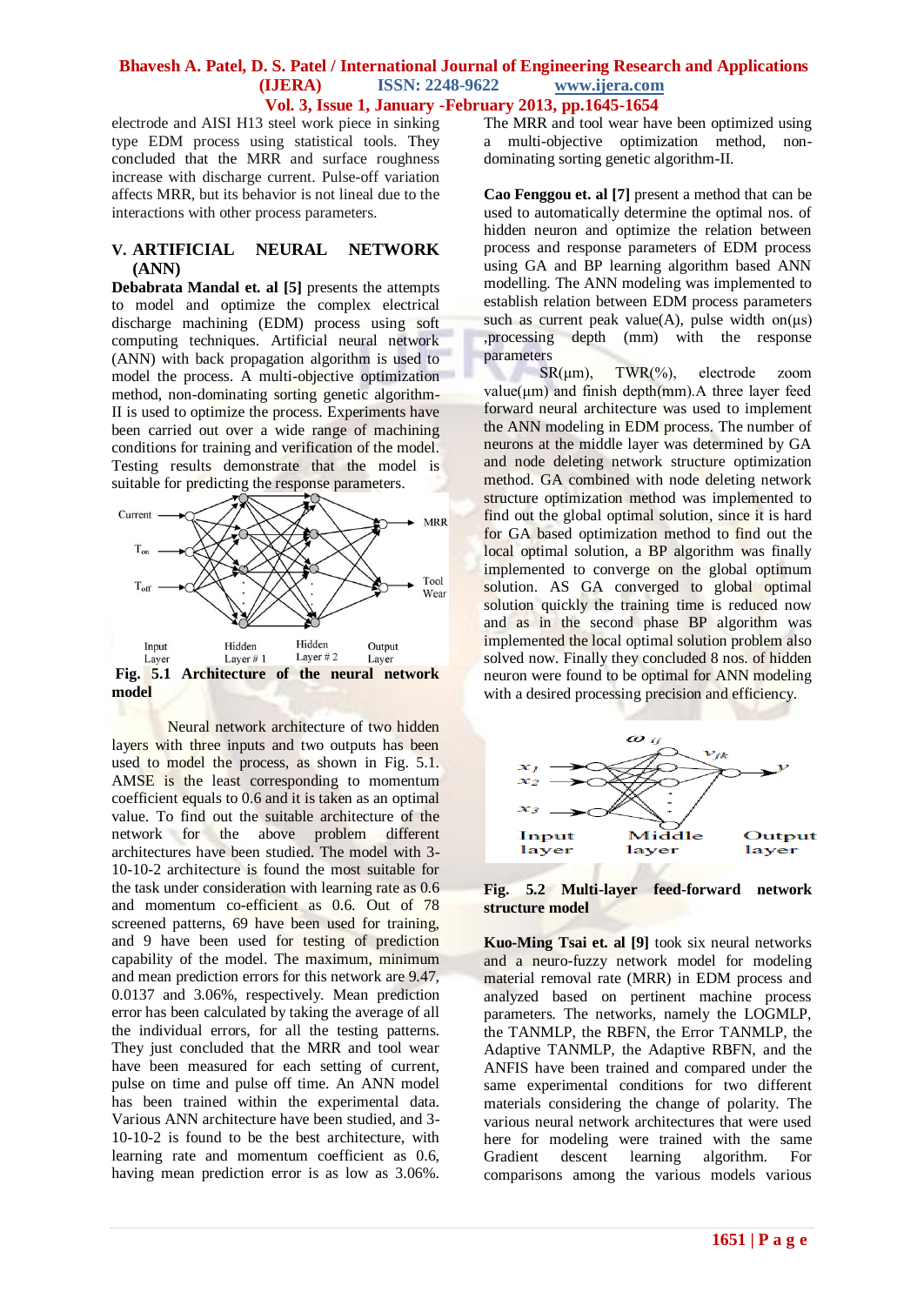performance parameters like training time, *RMSE*, *R2* were used. On the basis of comparisons they found ANFIS model to be more accurate than the other models.

**H. Juhr et. al [10]** made a comparison between NRF (nonlinear regression function) and ANN for the generation of continuous parameter technology, which is a continuous mapping or regression. They found ANN's to much easier than NRF's. For modeling with ANN's, feed forward networks with three to five layers were used, which were trained with back- propagation with momentum term. For developing the continuous parameter generation technology they considered the input parameters as pulse current, discharge duration and duty cycle and response parameters as removal rate, wear ratio and arithmetic mean roughness. They used two major performance evaluation criteria sum of squared deviation and sum of relative deviation to evaluate the performance of the two mapping functions. At the end they just concluded that ANN shows better prediction accuracy than nonlinear regression functions.

#### **Promod Kumar Patowari et. al [11]** have applied ANN to model material transfer rate (MTR)

and layer thickness (LT) by EDM with tungsten copper (W–Cu) P/M sintered electrodes. They have used input parameters to the ANN model such as compaction pressure (CP), sintering temperature (ST), peak current  $(I_p)$ , pulse on time  $(T_{op})$ , pulse off time  $(T<sub>off</sub>)$  with target measures like MTR, and LT. A multilayer feed-forward neural network with gradient-descent learning algorithm with 5 nos. of neuron in hidden layer has been used to train the ANN model. Two activation functions tansig and purelin have been used in hidden and output layers, respectively. To evaluate the ANN model two performance measures average error percentage and MSE have been implemented. The performance measure MSE during training and testing of MRR were found to be 0.0014 and 0.0038, respectively. Another performance measure average error percentage during training and testing of MRR were found to be 3.3321 and 8.4365, respectively. While modeling LT, MSE during training and testing were found to be 0.0016 and 0.0020 respectively and average error percentage during training and testing were calculated to be 6.5732 and 3.1824 respectively.

**Angelos P. Markopoulos et. al [12]** implemented an ANN model for the prediction of SR in EDM. For this purpose they used Matlab® as well as Netlab®. The process parameter to the ANN model were work piece material, pulse current and pulse duration at 3, 4 and 4 levels respectively. They used back propagation algorithm for training with model assessment criteria as MSE and R. Finally they concluded that both Matlab® as well as Netlab® were found efficient for the prediction of SR of EDM process.

**S. Assarzadeh et. al [13]** presented a research work on neural network modeling and multi-objective optimization of responses MRR and SR of EDM process with Augmented Lagrange Multiplier (ALM) algorithm. A 3–6–4–2-size back-propagation neural network was developed to predict these two responses efficiently. The current (I), period of pulses (T), and source voltage (V) were selected at 6, 4 and 4 levels respectively as network process parameters. Out of 96 experimental data sets 82 data sets were used for training and residual 14 data sets were used for testing the network. The training model was trained with back propagation training algorithm with momentum term. Relative percentage error and total average percentage error were used to evaluate the models. From the results in terms of mean errors of 5.31% and 4.89% in predicting the MRR and Ra they concluded that the neural model can predict process performance with reasonable accuracy. Having established the process model, the augmented Lagrange multiplier (ALM) algorithm was implemented to optimize MRR subjected to three machining regimes of prescribed Ra constraints (i.e. finishing, semi-finishing and roughing) at suitable operating conditions.

**Kesheng Wang et. al [14]** have employed a hybrid artificial neural network and Genetic Algorithm methodology for modeling and optimization of two responses i.e. MRR and SR of electro-discharge machining. To perform the ANN modeling and multi-objective optimization they have implemented a two-phase hybridization process. In the first phase, they have used GA as learning algorithm in multilayer feed-forward neural network architecture. In the second phase, they used the model equations obtained from ANN modeling as the fitness functions for the GA-based optimization. The optimization was implemented using Gene-Hunter. The ANN model optimized error for MRR and SR were found to be 5.60% and 4.98% which laid a conclusion for these two responses to accept the model.

**G. Krishna Mohana Rao et. al [15]** described a work aimed on the effect of various machining parameters on hardness. The various input parameters that have been considered here are different types of materials (Ti6Al4V, HE15, 15CDV6 and M250), current, voltage and machining time. To correlate the machining parameters and response parameter they used a multi-layer feed forward neural network with GA as a learning algorithm. For this purpose they used Neuro Solutions software package. They used a single hidden layer with sigmoid transfer function in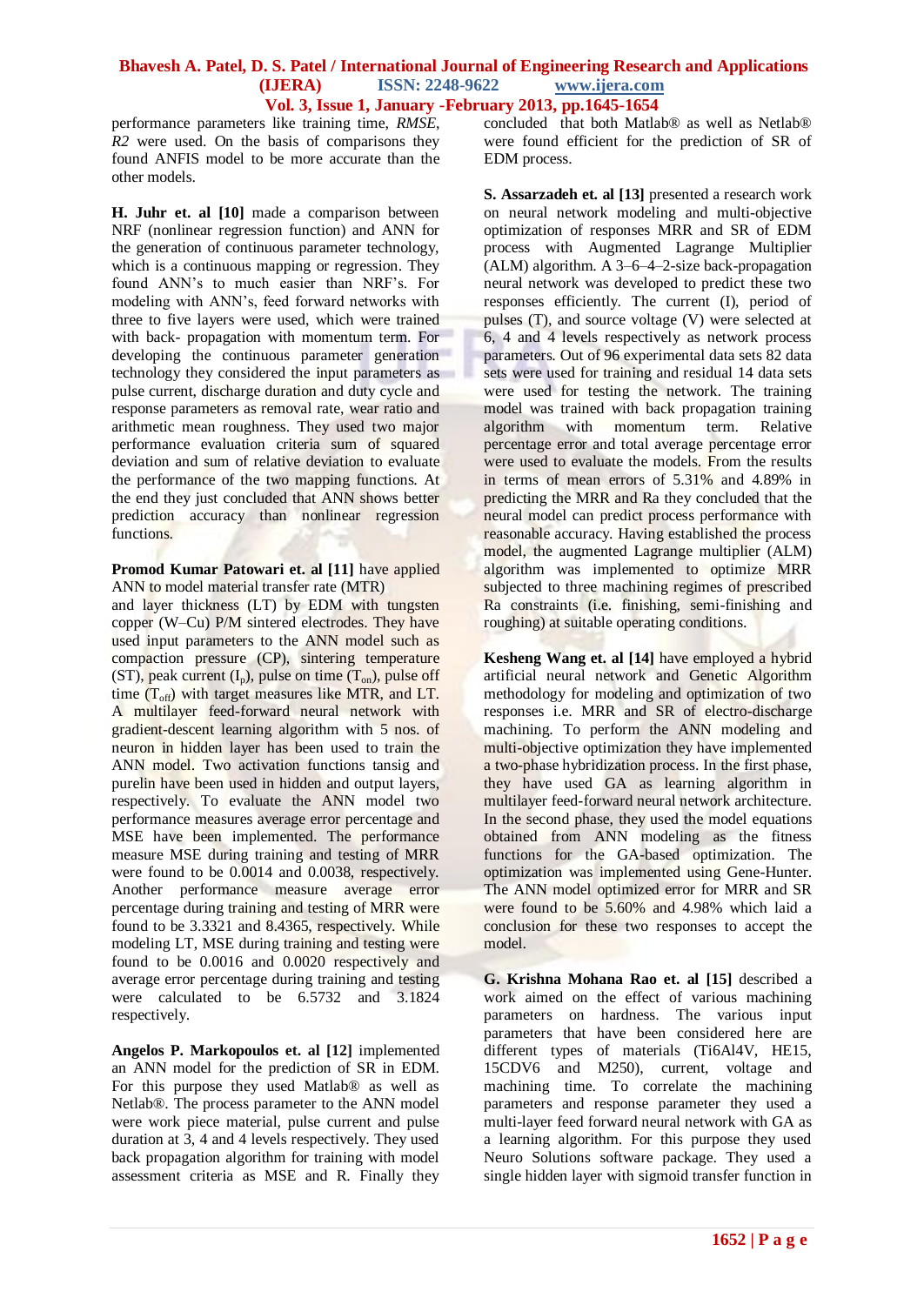both hidden and output layer. And they found a maximum prediction error of 5.42% and minimum prediction error of 1.53%.

**S. N. Joshi et. al [16]** reported an intelligent approach for modeling and multi-objective optimization of EDM parameters of the model with less dependency on the experimental data. The EDM parameters data sets were generated from the numerical (FEM) simulations. The developed ANN process model was used in defining the fitness functions of non-dominated sorting genetic algorithm II (NSGA-II) to select optimal process parameters for roughing and finishing operations of EDM. While implementing NSGA-II for roughening operation only two contradicting objectives MRR and TWR were considered, while implementing for finishing operation best trade up was shared between 3 conflicting objective namely MRR, TWR and crater depth. Finally they carried out a set of experiments to validate the process performance for the optimum machining conditions and found successful implementation of their approach.

**S. N. Joshi et. al [17]** developed two models for the electric discharge machining (EDM) process using the finite element method (FEM) and artificial neural network (ANN). A two-dimensional axis symmetric thermal (FEM) model of single-spark EDM process was developed with the consideration of many thermo-physical characteristics to predict the shape of crater cavity, MRR, and TWR. A multilayered feed-forward neural network with leaning algorithms such as gradient descent (GD), GD with momentum (GDA), Levenberg Marquardt (LM), conjugate gradient (CG), scaled conjugate gradient (SCG) were employed to establish relation between input process conditions (discharge power, spark on time, and duty factor) and the process responses (crater geometry, material removal rate, and tool wear rate) for various work tool and work materials. The input parameters and targets of the ANN model was generated from the numerical (FEM) simulations. To evaluate the model they used prediction error (%) and mean error (ME) and to improve the efficiency of model two BPNN architectures were tried out, viz. singlelayered  $(4 - N - 4)$  and two-layered  $(4 - N1 - N2 -$ 4). They found optimal ANN model with network architecture  $4 - 8 - 12 - 4$  and SCG training algorithm to give very good prediction accuracies for MRR (1.53%), crater depth (1.78%), and crater radius (1.16%) and for TWR (17.34%).

# **VI. CONCLUSIONS**<br>a) The electrode

The electrode geometry and electrode materials are playing a greater role to affect the MRR and Surface Roughness with varying nature of process parameters which can be modeled and

optimized with an ease of operation by ANN and GA.

b) The surface finish of work in the EDM process can be modeled and predicted successfully by the artificial neural network with reasonable accuracy even though the EDM process has been known for its stochastic nature.

c) Artificial Neural Network is a flexible tool for process parameters optimization. It is an effective tool to get the contribution of each parameter and to determine significant parameters which affect the performance characteristics.

d) ANN technique incorporates the relation between EDM process input parameters and the obtained S/N ratio absolutely.

e) The ANN-based process model can be used to select optimum process conditions to improve EDM process productivity and finishing capability. This will be the focus of our further research work.

#### **REFERENCES**

#### **Journal Papers:-**

- [1] Kamlesh V. Dave, D. S. Patel, Influence of Electrode Geometry and Process Parameters on Surface Quality and MRR in Electrical Discharge Machining (EDM) of AISI H13, *International Journal of Engineering Research and Applications (IJERA) ISSN: 2248-9622 Vol. 2, Issue 3, May-Jun 2012, pp. 1498-1505.*
- [2] Kamlesh V. Dave, D. S. Patel, Effect of Tool geometry and Process parameters on Surface roughness and MRR in EDM of Tool Steel, *International Journal of Engineering Research & Technology (IJERT) Vol. 1 Issue 5, July - 2012 ISSN: 2278-0181.*
- [3] Pradhan, B. B., Masanta, M., Sarkar, B. R., Bhattacharyya, B., Investigation of electrodischarge micro-machining of titanium super alloy. *International Journal advanced Manufacturing technologies*  (2008) *1-13.*
- [4] Kiyak, M., Cakir, O., Examination of machining parameters on surface roughness in EDM of tool steel. *Journal of Materials Processing Technology,* (2007)*191(1-3), 141-144.*
- [5] Debabrata Mandal, Surjya K. Pal, Partha Saha, Modeling of electrical discharge machining process using back propagation neural network and multi-objective optimization using non-dominating sorting genetic algorithm-II, *Journal of Materials Processing Technology (2007), 186,154– 162.*
- [6] Ali Ozgedik, Can Cogun. An experimental investigation of tool wear in electric discharge machining. *International*